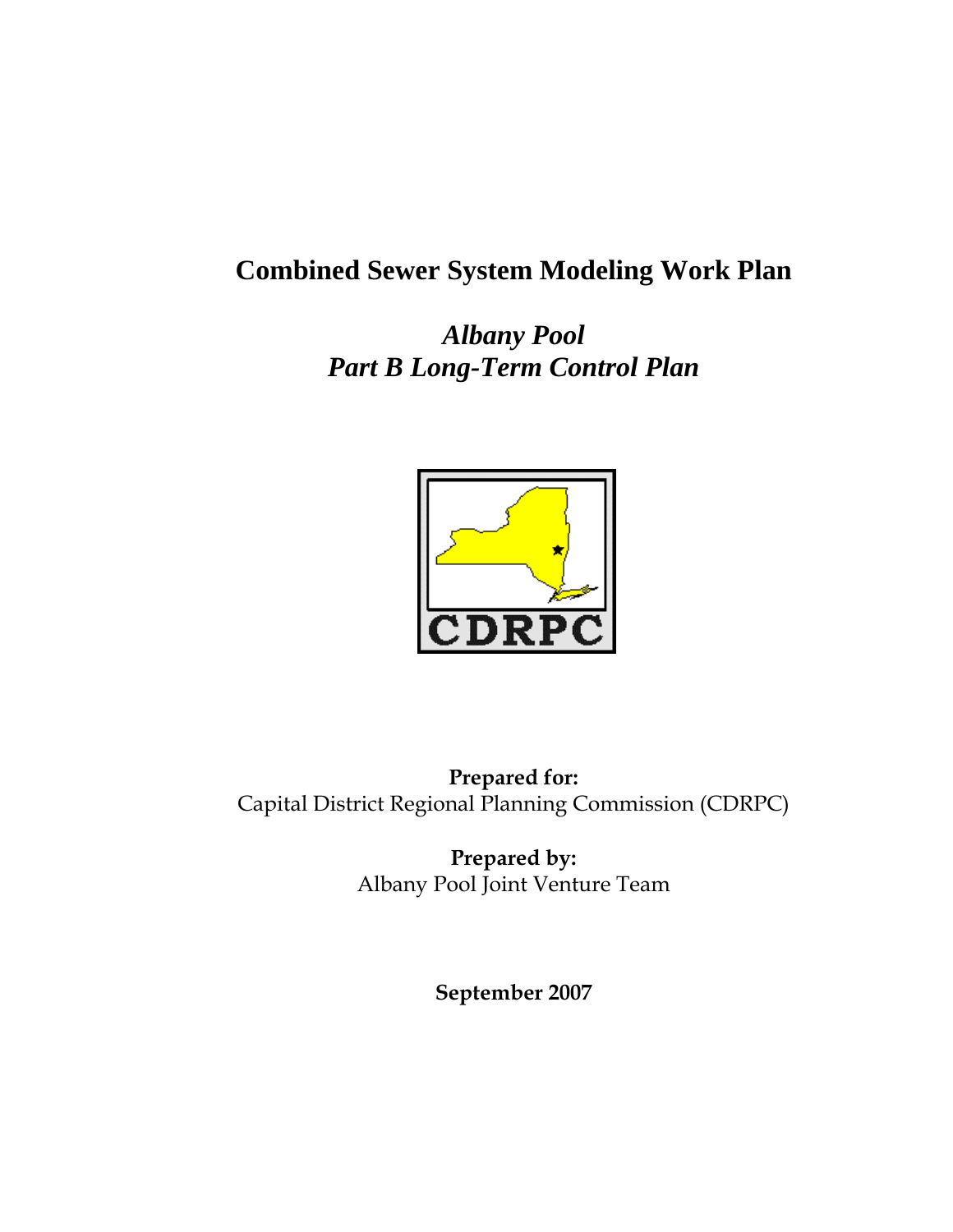# **Contents**

| Section 1        | Purpose                                               |  |
|------------------|-------------------------------------------------------|--|
| 1.0              |                                                       |  |
| <b>Section 2</b> | <b>Modeling Approach</b>                              |  |
| 2.1              |                                                       |  |
| 2.2              |                                                       |  |
| 2.3              |                                                       |  |
| <b>Section 3</b> | <b>Model Calibration</b>                              |  |
| 3.1              |                                                       |  |
| 3.2              |                                                       |  |
| 3.3              |                                                       |  |
| 3.4              |                                                       |  |
| 3.5              |                                                       |  |
| <b>Section 4</b> | <b>Precipitation Data Selection</b>                   |  |
| 4.1              |                                                       |  |
| 4.2              |                                                       |  |
| 4.3              |                                                       |  |
| <b>Section 5</b> | <b>Baseline Simulations and Alternatives Analysis</b> |  |
| 5.1              |                                                       |  |
| Section 6        | <b>Meetings and Deliverables</b>                      |  |
| 6.1              |                                                       |  |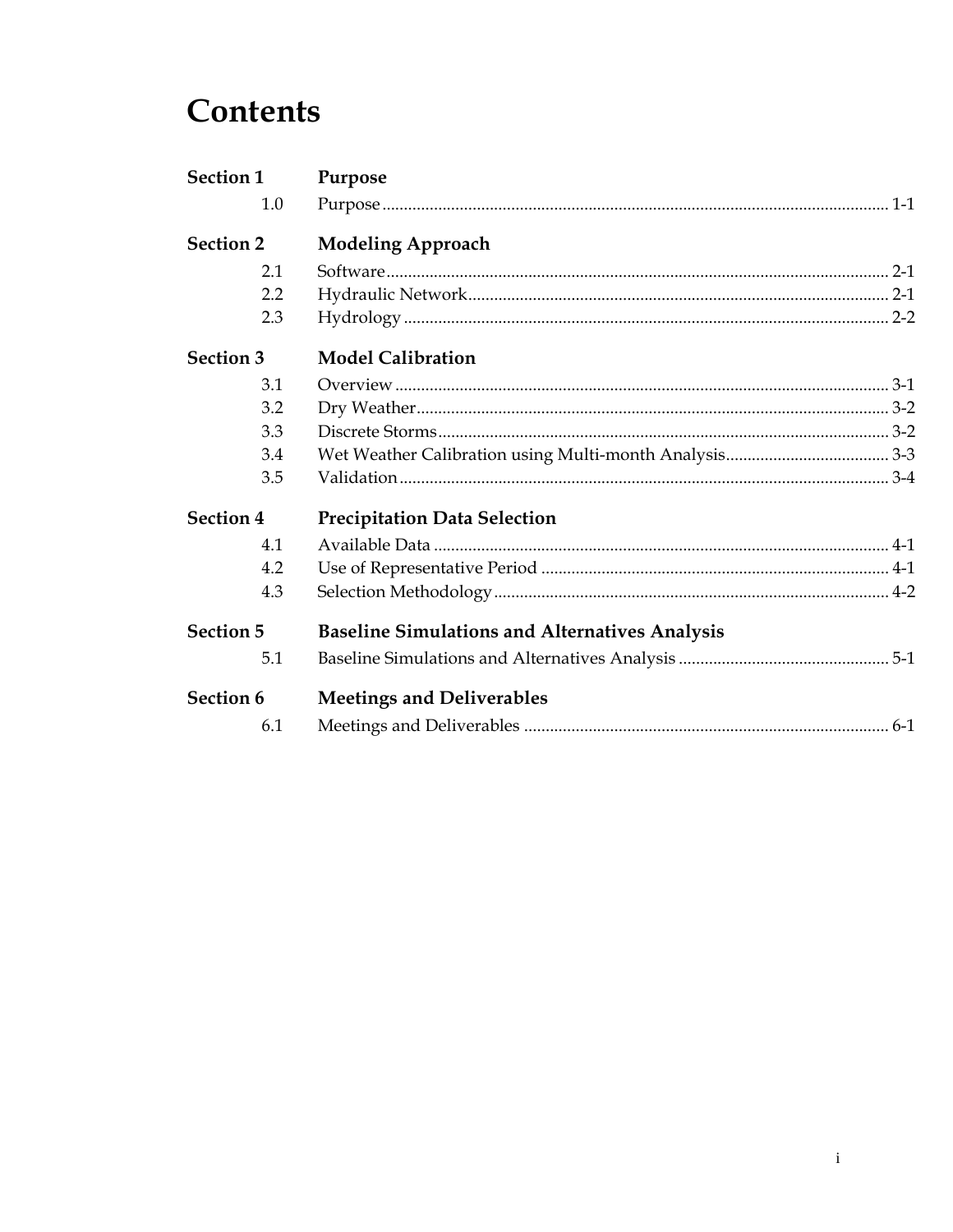# **Table**

| $3-1$ |  |  |
|-------|--|--|
|       |  |  |

# **Figures**

| $3-1$ |  |
|-------|--|
| $3-2$ |  |
| $3-3$ |  |
| $3-4$ |  |
| $4-1$ |  |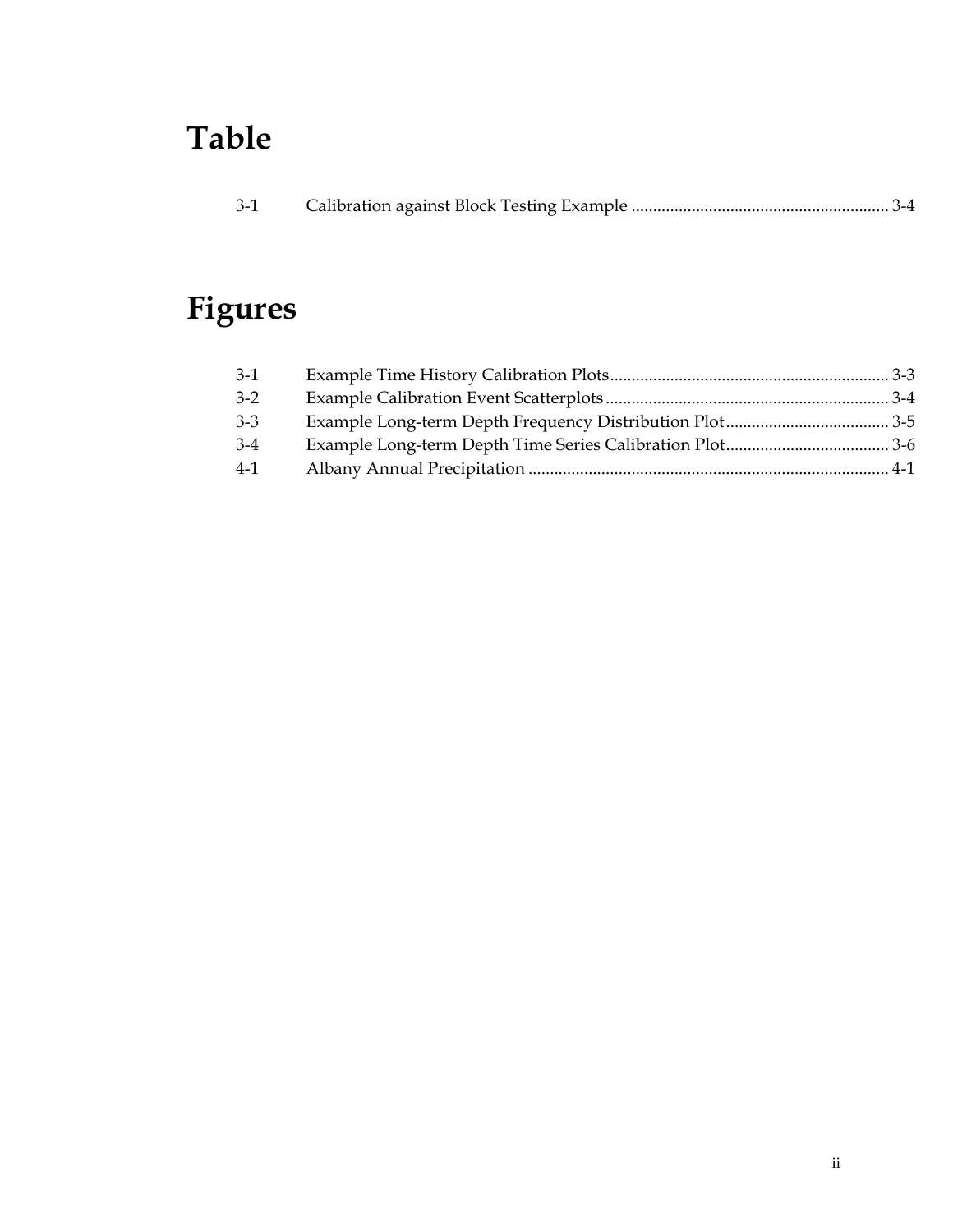# **Section 1 Purpose**

This Combined Sewer System Modeling Work Plan describes the approach that will be taken to model the interceptors, key trunk sewers, regulators, overflows and other key appurtenances within the Albany Pool communities' combined sewer systems. The work plan was prepared in accordance with the conditionally approved Scope of Work and Combined Sewer System Monitoring and Modeling Plan dated February 2007. This Plan defines the activities to be performed under Task B.5, Combined Sewer System Modeling.

The Albany Pool communities have 92 combined sewer overflows (CSOs) that discharge to the Hudson and Mohawk rivers. To develop a plan for limiting these discharges, the City of Troy, City of Albany, City of Cohoes, City of Rensselaer, City of Watervliet and the Village of Green Island (the *"Pool"* communities) have joined in a comprehensive inter-municipal venture, led by the Capital District Regional Planning Commission (CDRPC), to develop a Phase I Long Term Control Plan (LTCP).

Sewer system models will be developed to characterize the behavior of the combined sewer systems, quantify CSO discharges and evaluate CSO control alternatives. The models will predict existing pollutant loads discharged during CSO events and evaluate impacts that may result from future development, improvements to the sewer system, and changes in maintenance and operational procedures. This effort will directly contribute to the reduction of CSO discharges that may impair water quality and affect contact recreation and habitat in the Class C waters of the Hudson and Mohawk rivers.

The Pool communities are served by three wastewater treatment plants (WWTPs):

- Albany County Sewer District (ACSD) North Plant
- Albany County Sewer District South Plant
- Rensselaer County Sewer District (RCSD) Plant

The models will simulate the behavior of the combined and sanitary flows through RCSD and ACSD interceptor sewers, selected trunk sewers, regulators and overflows. Three distinct models are planned. Three modeling teams will be established to complete the effort. It may be appropriate to divide the RCSD system into distinct models for Troy and Rensselaer. This decision will be made once hydraulic conditions at the WWTP have been further analyzed.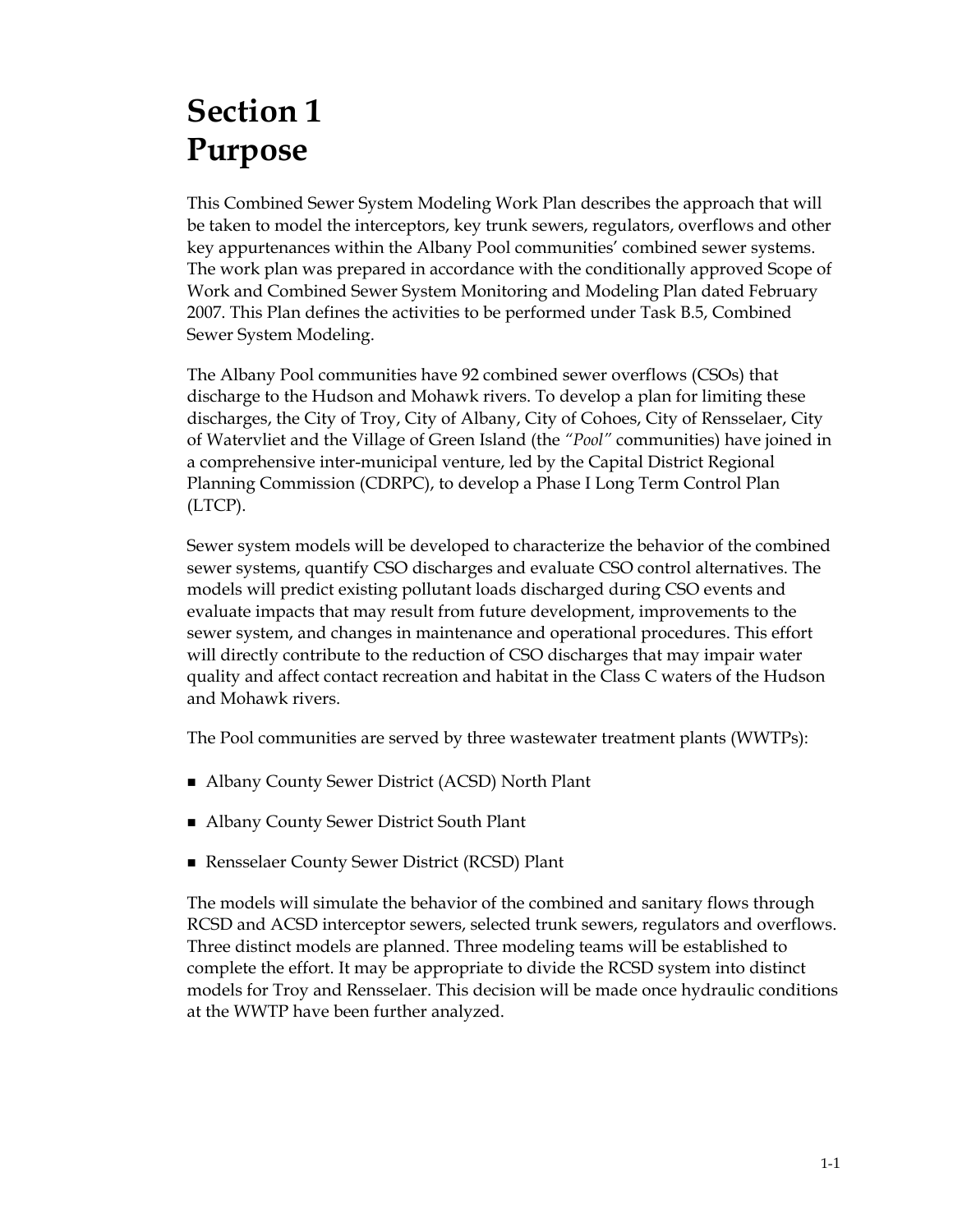# **Section 2 Modeling Approach**

### **2.1 Software**

Collection system models using USEPA SWMM 5 (Storm Water Management Model) will be developed for the sewers tributary to each WWTP to facilitate analysis of CSO statistics and aid system improvement planning. Each model will be developed using USEPA SWMM 5.0.9 or a more recent release of the software. The consultants will ensure the models' complete compatibility with the selected SWMM 5 version and with each other.

Pipe hydraulics will be simulated using SWMM's dynamic wave solution (called "Extran" in earlier SWMM versions). The model accounts for channel storage, backwater, form losses, flow reversal, and pressurized flow.

The models will not simulate water quality. Overflow loads to receiving waters will be characterized using event-mean concentration data obtained from the monitoring program and flows computed by the models.

## **2.2 Hydraulic Network**

#### *Extent*

The sewer system models will extend along a 12-mile length of the Hudson River, including the ACSD and RCSD interceptor sewers, and all CSO regulating structures and overflow points. The hydraulic network of each model will generally begin one pipe segment above each combined sewer regulator. Long runs of principal sewers upgradient of modeled regulators will also be included, but with limited detail. These trunks sewers will typically extend up to one-half the length of the contributing system. Physical characteristics of modeled trunk sewer extensions will be estimated. No survey will be conducted in these areas.

#### *Boundary Conditions*

The models will be bounded at the WWTPs and at CSO regulators. Each model will terminate at or near the entrance to its WWTP with a flow constraint or other appropriate boundary condition. Hydraulic boundaries at certain CSO regulators will be modeled as free discharges. In cases where river stage frequently influences sewer system hydraulics upgradient of regulators, the model may be extended to include the overflow pipe and a time-series boundary representing river level. River levels upstream of Federal Dam at Troy will be assessed using 15-minute levels from USGS gage 01358000 at Green Island. River levels in the tidal waters of the Hudson River below the dam will be assessed using tide predictions published by the National Ocean Service for station 8518995 at Albany.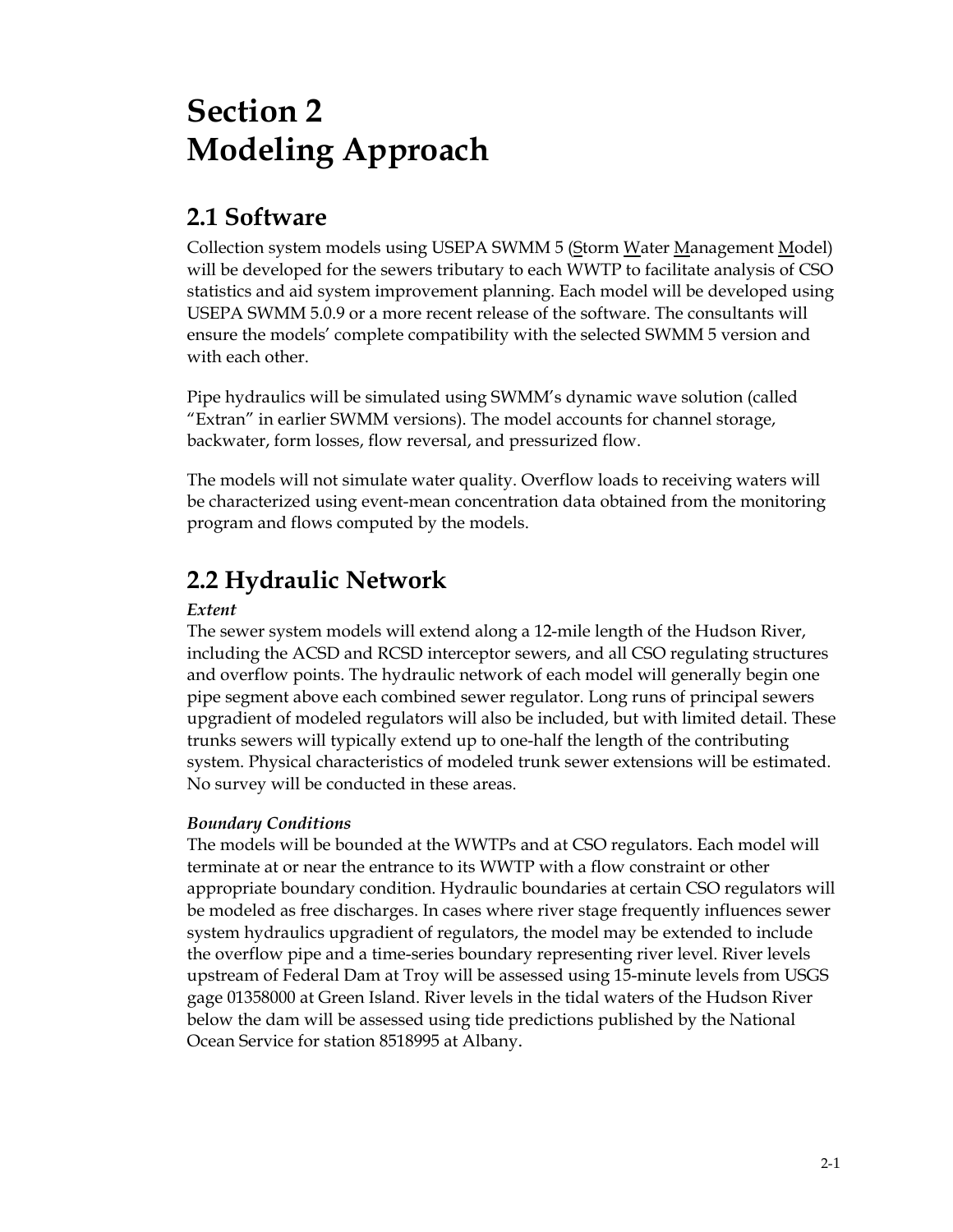#### *Level of Detail*

The hydraulic networks may exclude manholes in straight runs of pipe to maintain parsimony and limit data collection needs. Depending on actual geometry, multiple pipe segments may be aggregated to runs of 500 to 1000 feet at the modelers' discretion. Changes in pipe shape and slope will be maintained.

The hydraulics of principal control structures, including gates, weirs, and pumps, will be directly modeled wherever practical. Known significant sediment accumulations in the sewers will be represented in the models as partially filled pipes.

#### *Datum*

The models will use a common vertical datum (e.g. feet, NAVD 88) and a common geodetic reference system (e.g. NAD 1983 New York State East). All manholes will be georeferenced, although modelers may shift manhole locations, typically by up to 50 feet, to facilitate visual display. Significant bends in pipes will be included for display purposes and to maintain reasonably accurate lengths.

#### *Naming*

Naming conventions for manholes will be based upon any existing standards in each Pool community. Where no conventions exist, a consistent and sensible naming convention will be developed using a code of 10 characters or less. For instance, the name codes might include an initial letter for the sewer owner, a four-letter code for a street name, and a 5-digit number representing stationing or a randomly generated name. Where names must be created for pipes, each pipe will have the same name as its upgradient manhole. Where more than one pipe exits a junction, the respective pipe IDs will be assigned numeric suffixes, e.g. TMain60272:1 and TMain60272:2. Pump, weir and orifice links will be suffixed with PU, WR, and OR, or other appropriate identifiers.

#### *Parameter settings*

Pipe roughness (Manning's N) will initially be uniformly set at 0.013. Values may be adjusted within accepted engineering standards during calibration. Form losses will only be explicitly represented at major structures.

Manhole inverts will be interpreted from sewer system maps, record plans, and survey data. Manhole rims will be estimated based on topographic data and supplemented with survey data in key locations.

### **2.3 Hydrology**

The hydrologic models will represent the full sewer service areas contributing to the WWTPs in the Pool communities. Contributing areas from non-Pool communities will be represented with the minimum level of detail needed to reasonably model their sanitary sewage and inflow/infiltration contributions to Pool combined sewer collection systems.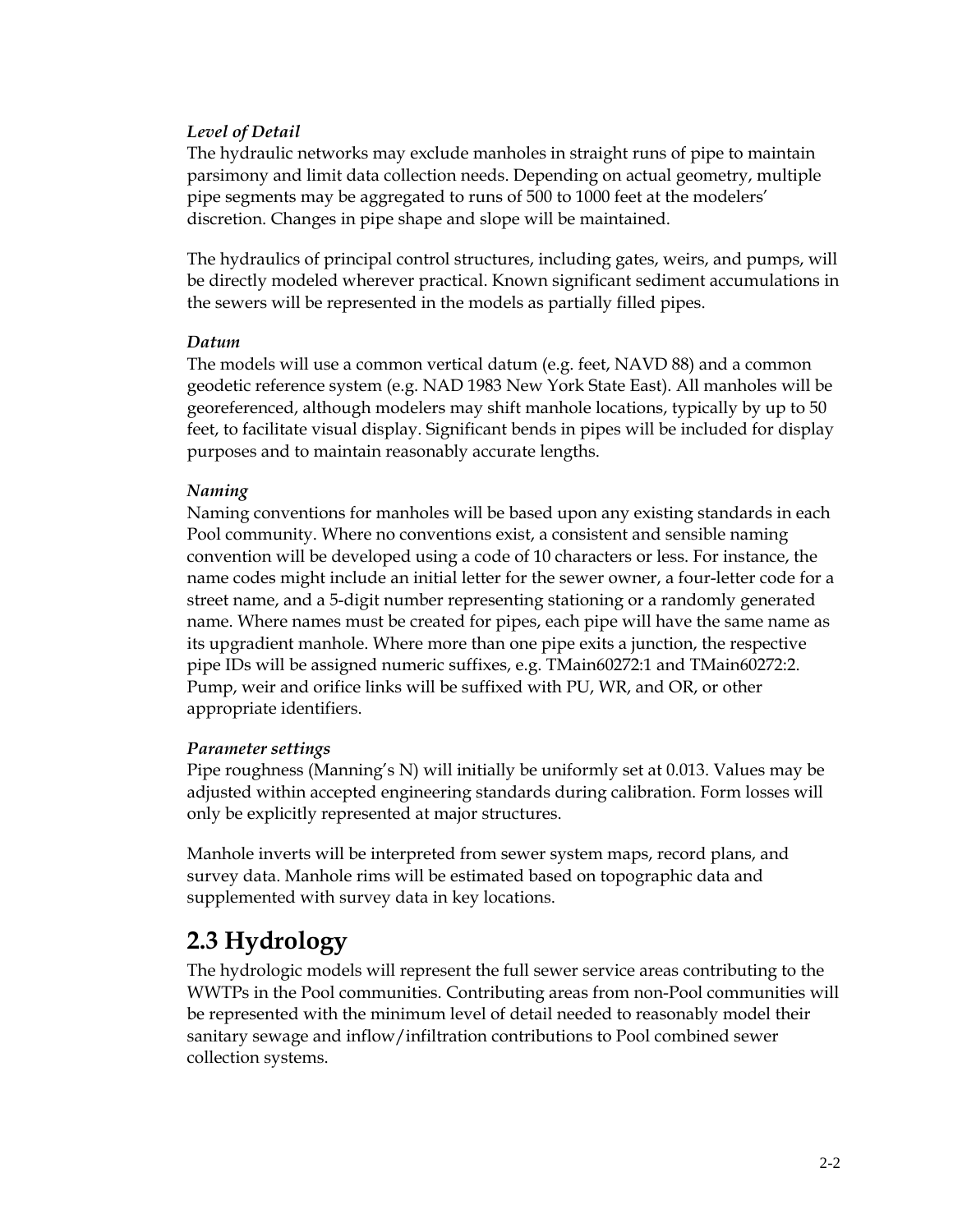#### *Combined sewer catchments*

Stormwater runoff will be modeled using SWMM's rainfall-runoff module. Where the hydraulic extent of the model connects to surface water inflow points, approximately one catchment per manhole will be delineated based on sewer network data and digital elevation data. Areas upgradient of the hydraulic model extent will be divided into multiple drainage catchments as appropriate, while manholes along interceptors with no service connections will not have corresponding catchments. Initial imperviousness area fractions will be assigned based on data obtained during the cost allocation activity performed in Part A.

#### *Separate sewer catchments*

Separate sanitary sewersheds in Pool communities and other communities contributing sewage to the Pool collection systems will be accounted for in the models. Scaling factors will be used to reduce sanitary sewershed areas to values representative of the area contributing rainfall-dependent inflow to the sewer systems. Sanitary sewersheds will otherwise be represented in the same manner as combined sewersheds. If any separate stormwater pipes merge with the combined sewer system within the area of the model's detail, both sanitary and storm catchments will be represented for an area.

#### *Sanitary flows*

Sanitary flows will be modeled using diurnally varied hydrographs for each catchment. Sanitary flows will be apportioned to individual drainage catchments based on flow data, water consumption data, land use and/or population. Unmetered areas receiving sanitary flow will be compared to areas where flow metering data is available to estimate base infiltration. Infiltration will be modeled as a seasonally varied rate based upon available historical data. Each load point will be assigned distinct values for average sanitary flow and average infiltration. Sanitary flows will generally be loaded at the same locations as catchments.

CDRPC predicts a 2% population decline in the six Pool communities from 2007 to 2040 (statistics accessed at www.cdrpc.org/Proj-Pop.html). Growth of 0.3% and 4% is predicted for Albany and Green Island respectively, while population declines ranging from 3% to 6% are predicted for the other communities. Because these population changes are small and their correlation with total water use is difficult to predict, the calibrated existing condition sanitary flows in the models will not be changed for future condition baseline and alternatives simulations.

#### *Snow Processes*

 Snowmelt processes will not be directly modeled. The models will simulate snowfall as liquid precipitation. This approach does not require the integration of temperature effects, and assumes that snow enters the sewer system as equivalent rainfall.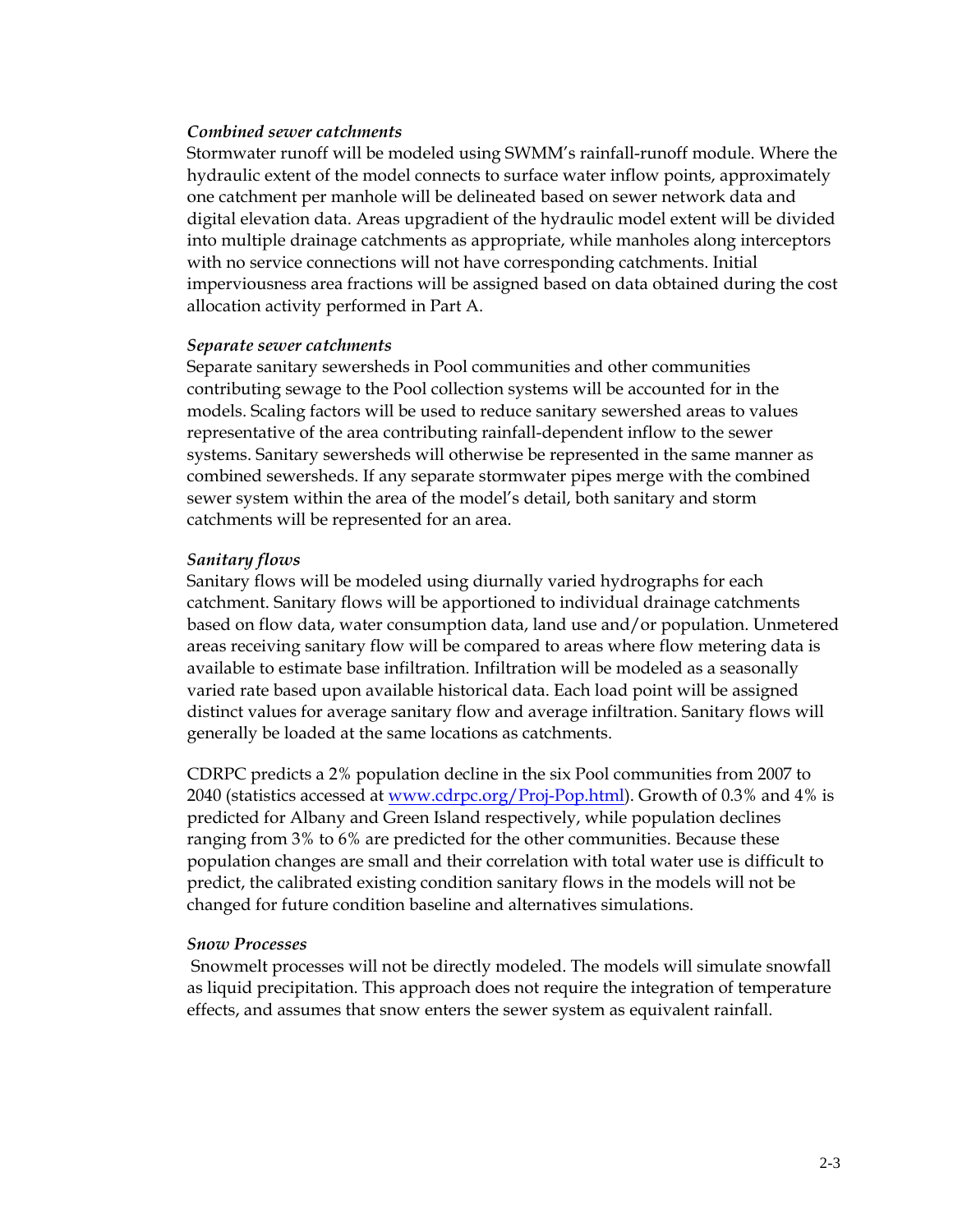#### *Catchment Parameters*

Manning's roughness coefficients (N) for overland flow will be set to uniform values for impervious and pervious areas respectively. Depression storage will be similarly fixed at uniform values for impervious and pervious areas respectively.

A standard infiltration method such as Green-Ampt or Horton will be used for pervious area runoff calculations. All the models will use the same method. A limited number of soil types will be established unless robust data supporting differentiation of these parameters exists. There is often little value in differentiating soils in urban areas. Runoff from impervious areas greatly exceeds runoff from pervious areas, and soil surveys often describe urban soils as "disturbed" and do not assign them specific infiltration characteristics. Soil survey data for Albany and Rensselaer counties will be obtained from the Natural Resources Conservation Service website accessible at websoilsurvey.nrcs.usda.gov.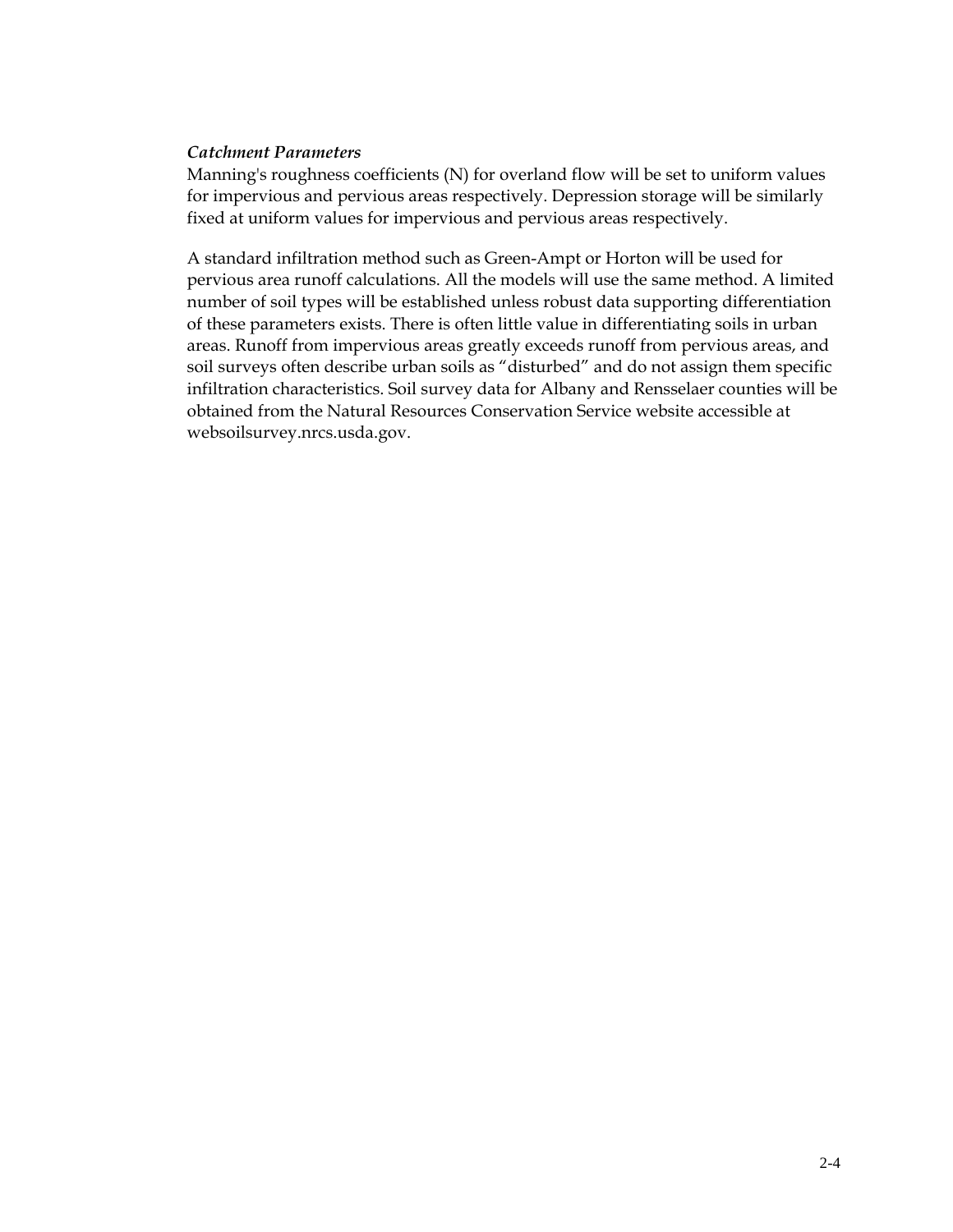# **Section 3 Model Calibration**

### **3.1 Overview**

Calibration is the process of adjusting model parameters within reasonable and consistent limits so that results reasonably match measured values. The models will be calibrated based on flow metering data obtained during this study and additional pertinent information. The models will be calibrated for dry weather flow, wet weather flow and a multi-month continuous simulation. The model will be validated using a long-term simulation of up to a year and stress tested for extreme event(s).

Monitoring 10 to 20 percent of the CSO regulators in a system generally provides a robust dataset for calibrating collection system models to represent CSOs across the entire system. Between 70 and 90 percent of total CSO is attributable to these principal regulators in many CSO systems. Flow metering locations will be defined based on the team's understanding of the system configuration, preliminary CSS modeling results, and block testing data collected by the pool communities. Block testing data collection will begin in the fall of 2007. Consistent with the conditionally approved Scope of Work and Combined Sewer System Monitoring and Modeling Plan dated February 2007, detailed flow and precipitation-monitoring protocols will be further defined and presented in the Combined Sewer System Monitoring Plan due February 1, 2008.

The flow-monitoring program will include four continuously recording rain gages. Prior to model calibration, the rainfall data's spatial and temporal variability will be assessed to determine if observed differences in rainfall hyetographs among the project gages might limit the validity of model calibration. If high variability is found in the measured data, then radar data collected by National Weather Service satellites and the field-measured rain data will be integrated by Vieux, Inc. to model highresolution synthetic rain gages. The synthetic rain gage network would be developed at a grid density of up to one square kilometer for discrete storms calibration.

After completion of the flow monitoring data quality assurance and quality control, the consultant team will work with the Pool communities and NYS DEC to develop mutually acceptable calibration guidelines. The degree of model calibration will be evaluated by both quantitative and qualitative comparisons of model predictions with the field measurements. Calibration guidelines will be tailored to the quality of observed flow, depth, and rainfall data. As a starting point, calibration guidelines will be based on standards such as those promulgated by the UK Wastewater Planning Users Group (WAPUG) Code of Practice for the Hydraulic Modeling of Sewer Systems (2002) and USEPA's Combined Sewer Overflows: Guidance for Monitoring and Modeling (1999). Sensitivity analyses of the calibrated model parameters will be performed to quantify the models' accuracy.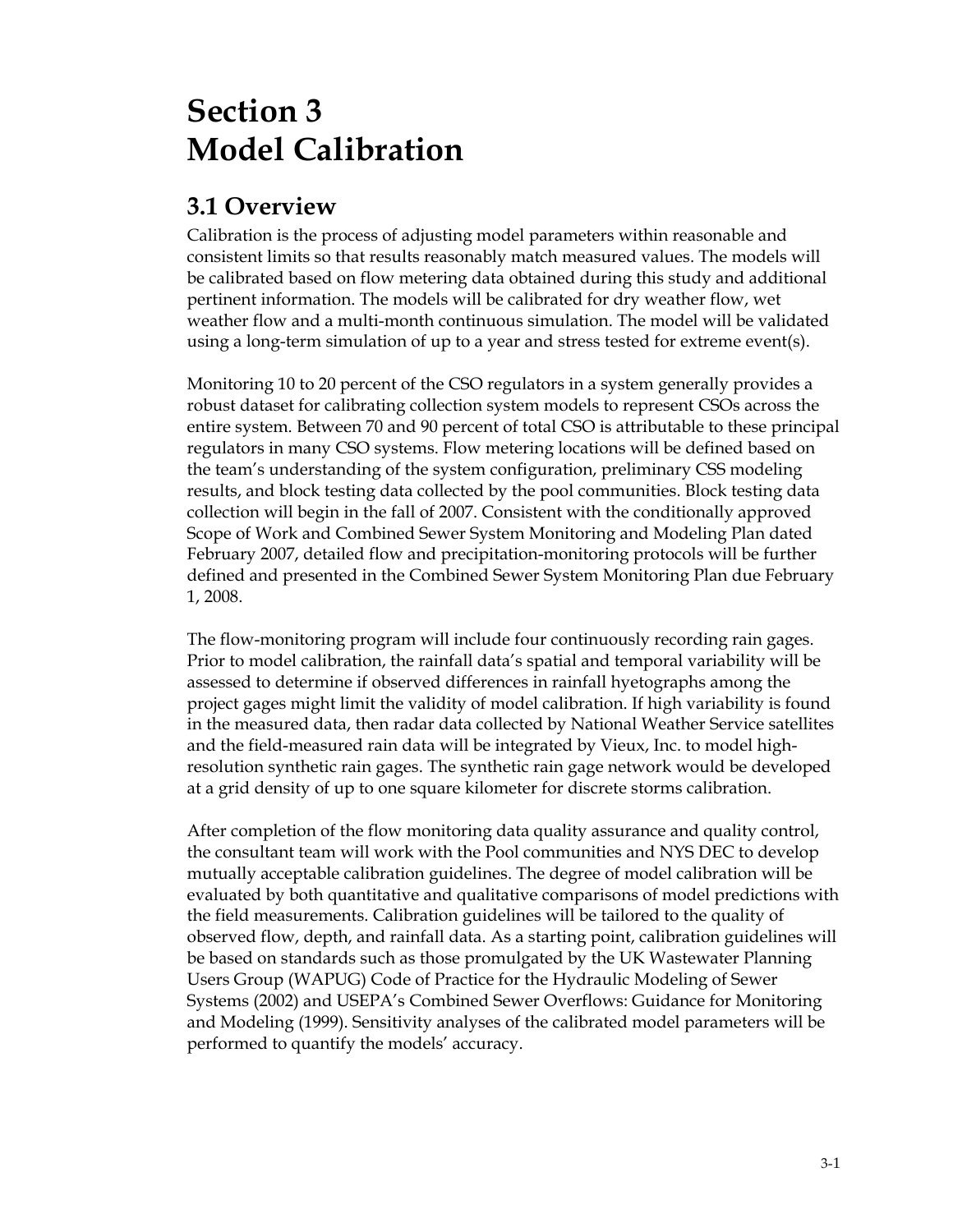## **3.2 Dry Weather**

A three-day period of dry weather flow will be analyzed in detail to examine diurnal flow patterns and hydraulic grade lines in the sewers. The models will be judged against the following metrics:

- Timing of peaks and troughs
- Diurnal peak flow rates
- Average and peak depth
- Average and peak velocity
- Volume

Dry weather calibration goals may not be met for all cases for a variety of reasons, including meter malfunction, system repairs, system blockage, etc. Vagaries of monitoring conditions may necessitate use of different dry weather days within each model and may require that the days not be consecutive. When calibration goals cannot be met with reasonable parameter adjustments, reasons for discrepancies will be identified.

### **3.3 Discrete Storms**

The models will be calibrated using data collected for three storms during the metering period with reliable flow monitoring data. To the extent practical, each model will use the same storm events for calibration. Flows and depths estimated by the models will be compared to observed values. The following metrics will be assessed:

- Timing of peaks and troughs
- Peak flow rates at each significant peak
- Depth
- Peak velocity
- Volume

Wet weather calibration goals may not be met for all cases for a variety of reasons, including meter malfunction, system repairs, system blockage, etc. The complexities of collecting reliable flow data and the vagaries of weather conditions may necessitate use of different storm events within each model. When calibration goals cannot be met with reasonable parameter adjustments, reasons for discrepancies will be identified.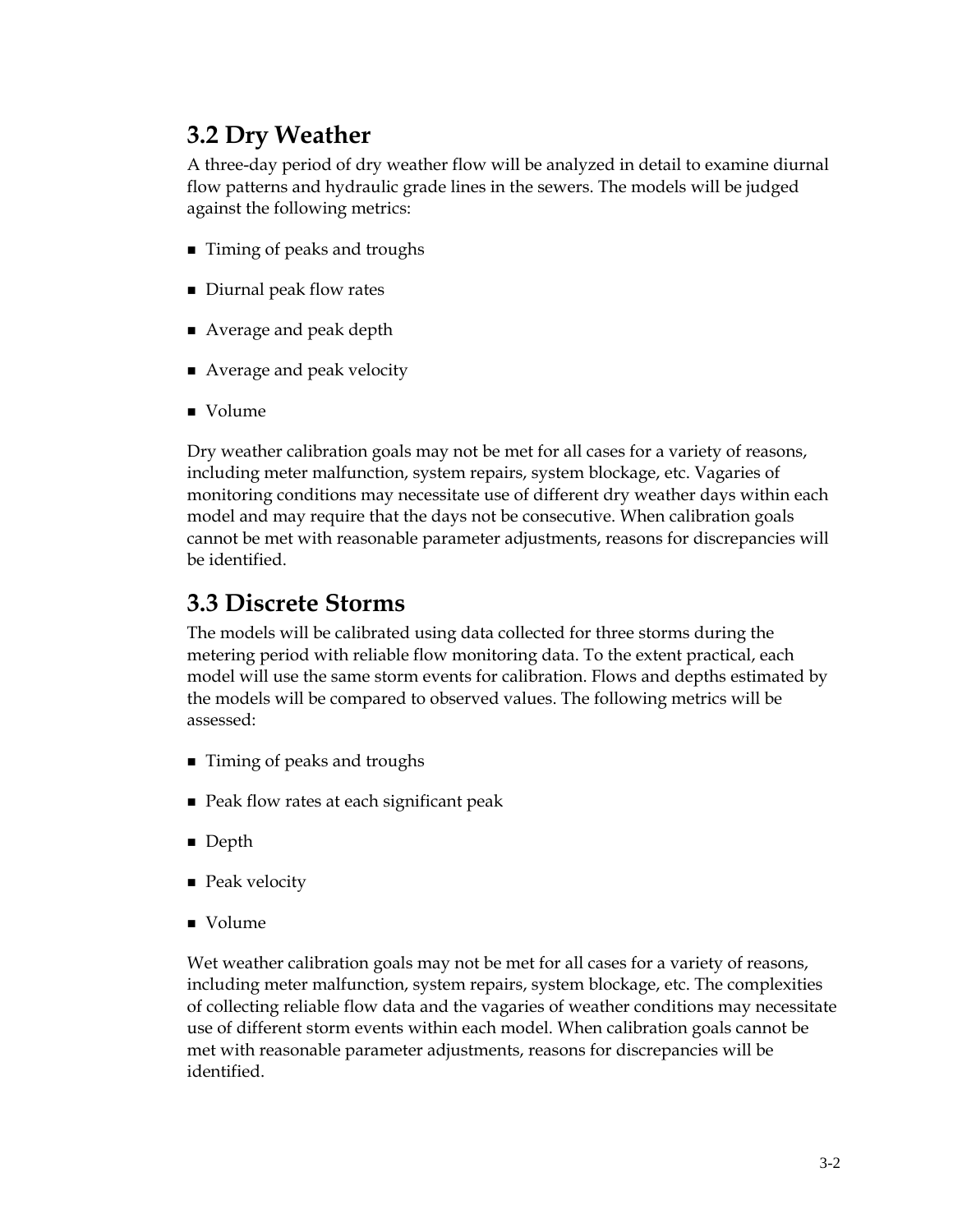Time history calibration plots will be prepared for each principal storm at each selected calibration flow meter. It may be appropriate to prepare one graph for closely spaced storms as in the example in Figure 3-1 below:



**Figure 3-1. Example Time History Calibration Plots** 

The modeling team has found that three events for model calibration are typically adequate to demonstrate and assure proper model operation.

### **3.4 Wet Weather Calibration using Multi-month Analysis**

The models will be run continuously for the duration of the summer 2008 metering program to assess their performance across a range of storm sizes. Model results will be judged against the following metrics:

- CSO activation frequency, duration, and volume as compared with available metering data
- Flow volumes for each meter site for each storm
- Peak discharge for each meter site for each storm
- Peak depth for each meter site for each storm
- Peak velocity for each meter site for each storm

Plots comparing measured and modeled peaks and discharge volume for all storms will be prepared for each meter as in the example shown below in Figure 3-2: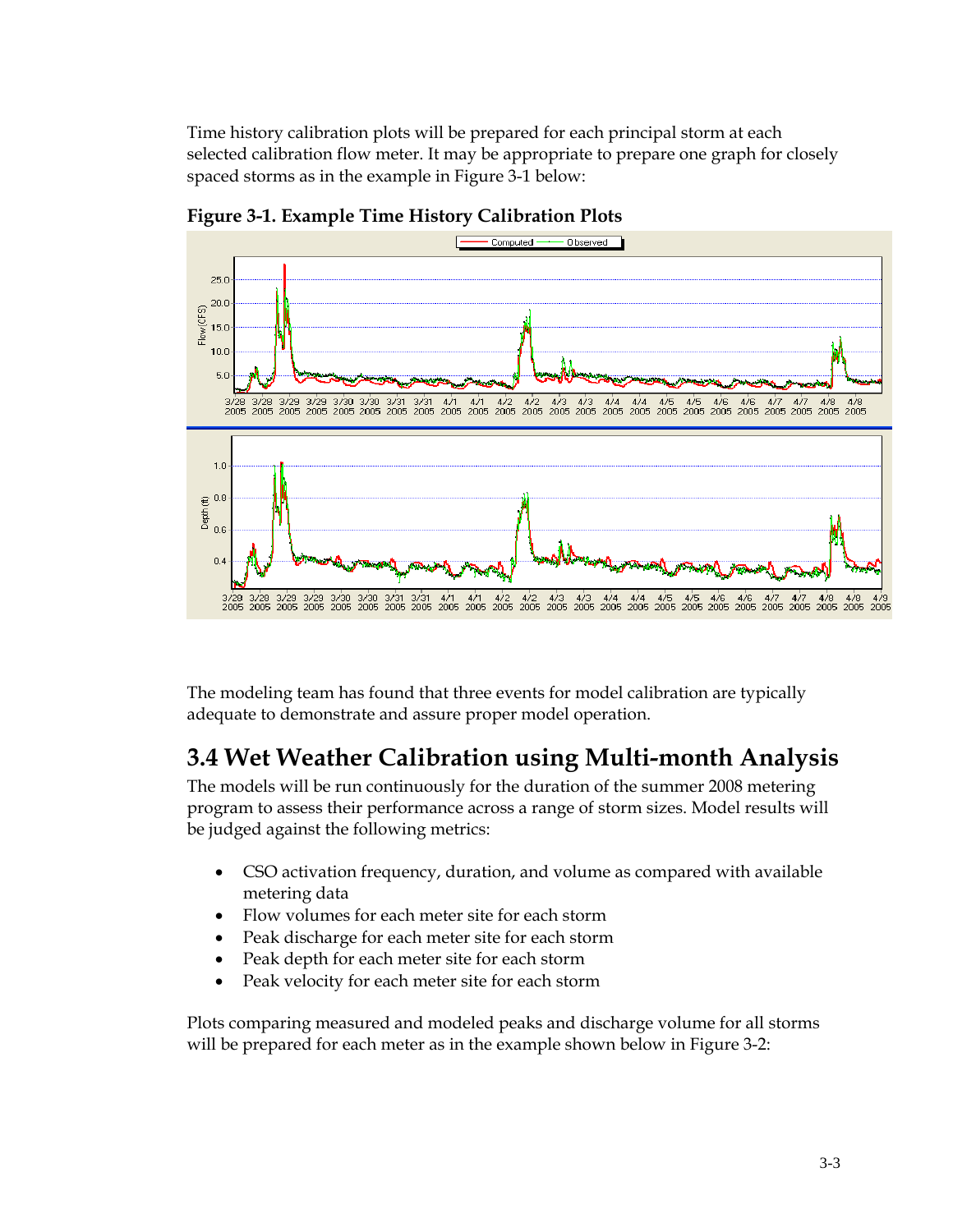

**Figure 3-2. Example Calibration Event Scatterplots** 

In the graphs above, each dot corresponds with measured and modeled values for one storm. The pink line marks ideal one-to-one correspondence.

The modeling team believes that multi-month continuous simulation is more effective than calibration or validation to additional single events, as it uses key measurements from all monitored storm events without introducing a large burden of qualitative assessment of additional time series plots.

## **3.5 Validation**

The models will be run for up to one year to ensure that they adequately simulate CSO statistics and seasonally varied phenomena. The following metrics will be used:

- Block testing statistics
- Daily flow volumes and flow exceedance frequency statistics at WWTPs

Block testing data collected by the communities will be used to check and validate the overflow frequency predicted by the models against these data. Tables such as shown in the example below will be prepared to assess the number of observed and simulated overflow events and adjust model parameters to achieve a reasonable fit. Table 3-1 below helps identify storms where overflows may have been falsely simulated at multiple CSOs, or, conversely, where CSO measured for an event is not reproduced by the model. A summary version of this table, showing only observed and simulated event counts, will be presented in the model calibration memorandum, as the large number of CSOs in the system would make a more detailed table tedious to review.

|                  |           |   |           |  |           |  | 5/7/08   5/15/08   5/30/08   6/11/08   6/17/08   6/29/08   Observed   Simulated |
|------------------|-----------|---|-----------|--|-----------|--|---------------------------------------------------------------------------------|
| CSO1             |           |   |           |  | <b>OS</b> |  |                                                                                 |
| CSO <sub>2</sub> |           |   | <b>OS</b> |  | <b>OS</b> |  |                                                                                 |
| CSO3             | <b>OS</b> | S |           |  |           |  |                                                                                 |

**Table 3-1. Calibration against Block Testing Example**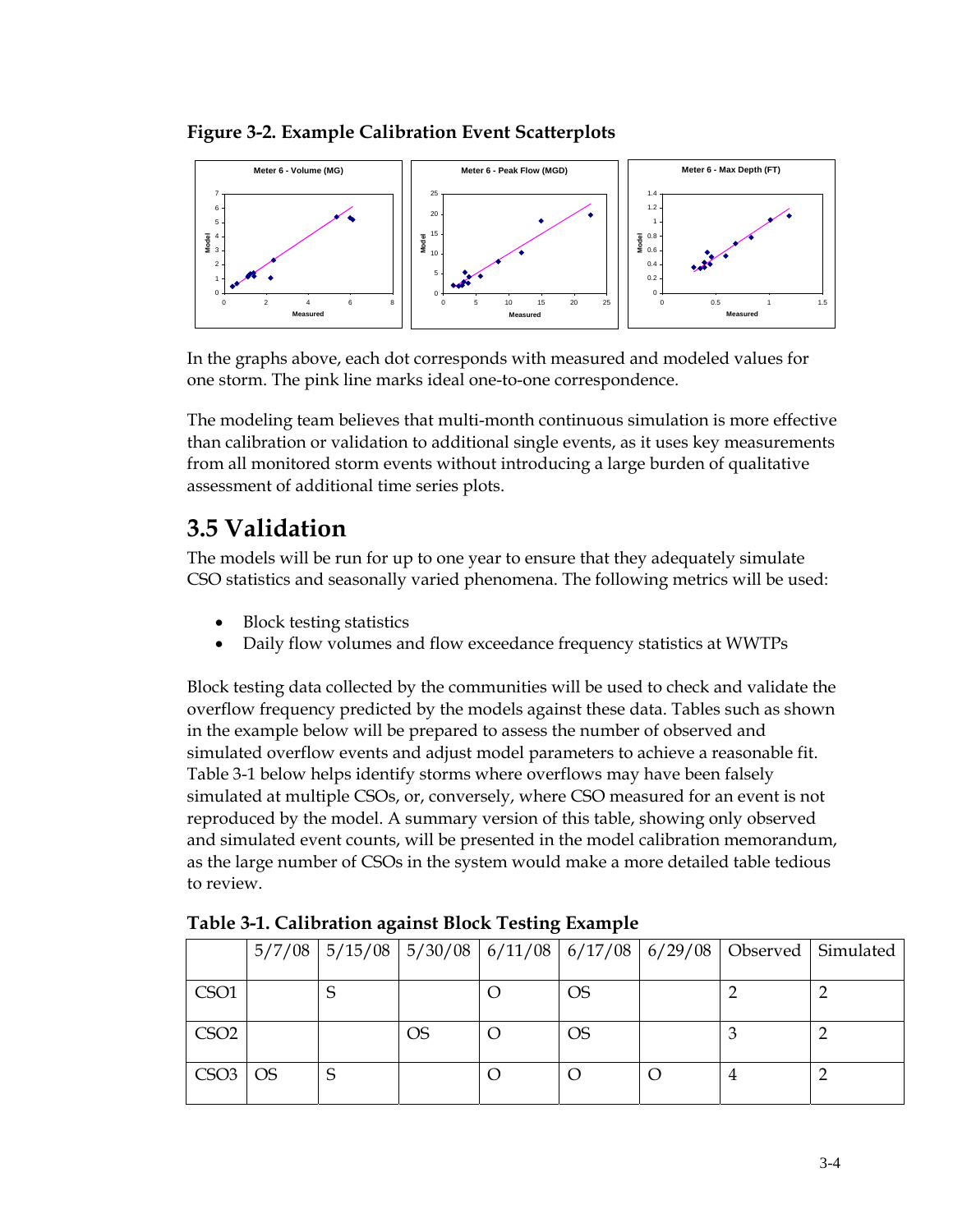- OS Overflow observed and simulated
- S Simulated overflow not observed
- O Observed overflow not simulated
- blank Overflow neither observed nor simulated

Graphics showing long-term frequency distributions of flows or depths will be prepared at key locations where long-term data is available, such as at WWTPs and major pump stations. Such graphs help identify the overall validity of the range of flows simulated in the model. An example is shown in Figure 3-3.

**Figure 3-3. Example Long-term Depth Frequency Distribution Plot** 



Time series of long-term flows may also be prepared to assess the models' long-term performance, such as in Figure 3-4.

**Figure 3-4. Example Long-term Depth Time Series Calibration Plot** 

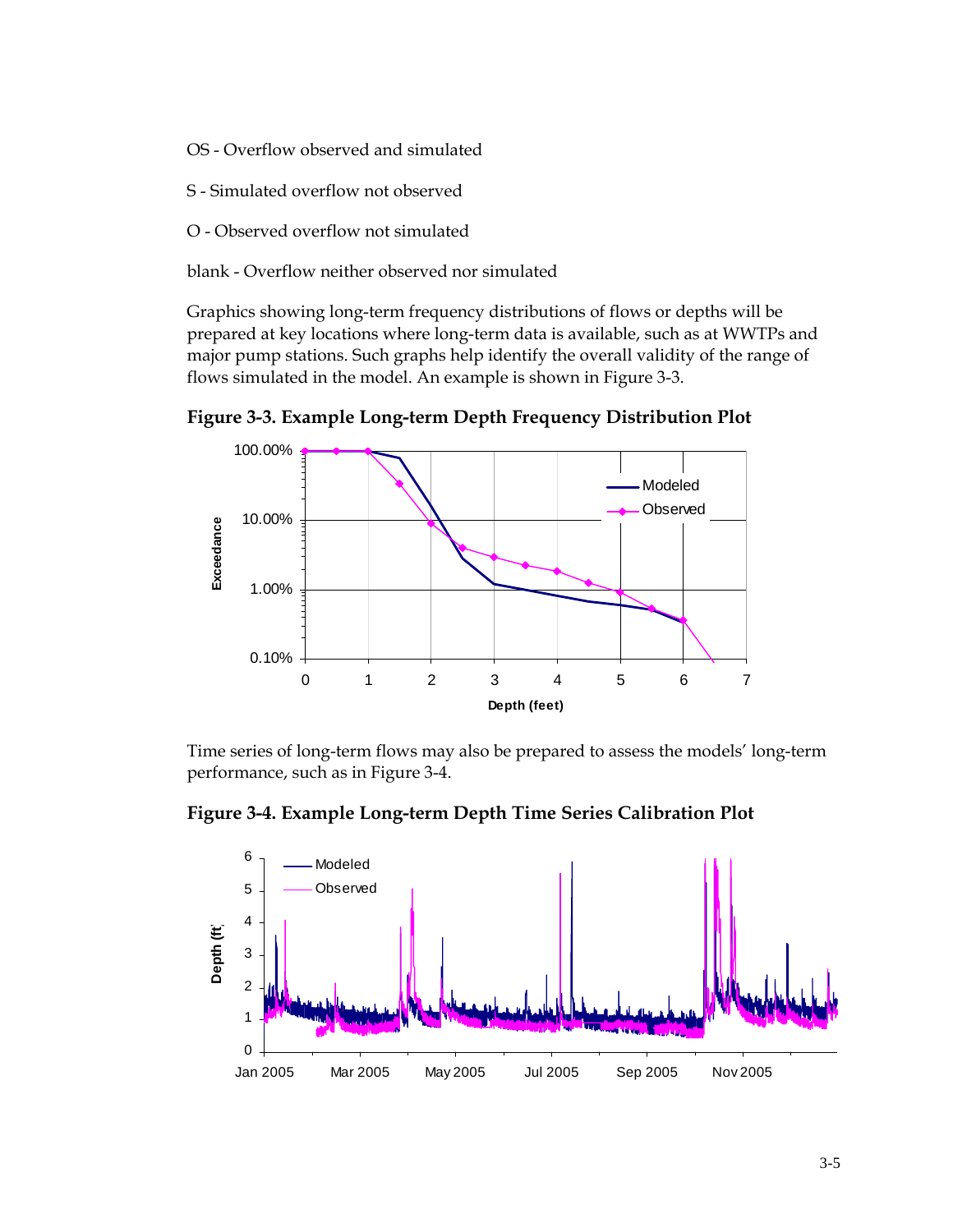The models will be stress-tested to ensure they produce sensible results for storms larger than those occurring during the calibration period. Candidate events for this analysis are Hurricane Floyd on September 16-17, 1999, when six inches of rain fell at Albany Airport in 31 hours, and a storm possibly related to Hurricane Charley on August 15, 2004, when 2.5 inches of rain fell in nine hours with 1.9 inches in the peak three hours.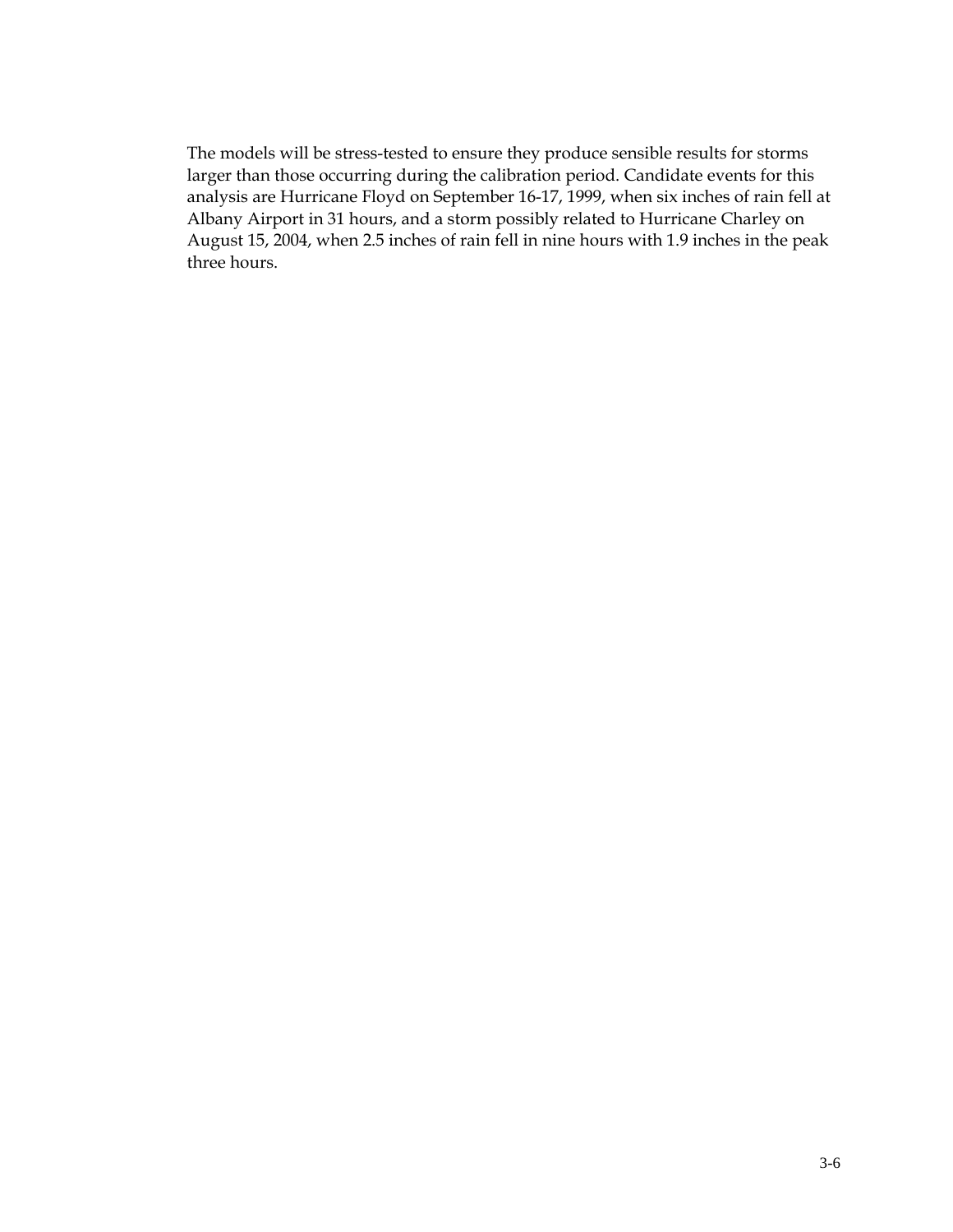## **Section 4 Precipitation Data Selection Procedures**

## **4.1 Available Data**

For calibration of the metering program data, precipitation data from project rain gages will be used. For long-term simulations, including model validation, hourly precipitation data from Albany International Airport will be used. National Weather Service meteorological data for Albany were identified to assess their applicability to the LTCP. Complete digital hourly precipitation data for Albany is available from May 1948 to the present. The only period of missing hourly data is from April through June 2002. Daily records of precipitation and temperature are available for 1874 to the present. Albany hourly precipitation data may be synthetically disaggregated to 15-minute intervals using a stochastic algorithm incorporated into



**Figure 4-1. Albany Annual Precipitation**

the NetSTORM rainfall analysis software (software description and references at www.dynsystem.com/netstorm.) This may allow better representation of shortduration high-intensity rainfall than is possible with hourly data.

Figure 4-1 shows annual precipitation recorded at Albany from 1874 through 2006. Average annual precipitation was 35.6 inches, with a median value of 35.1 inches, and 20th and 80th percentiles of 30.5 and 39.9 inches.

## **4.2 Use of Representative Period**

The detailed hydraulic and hydrologic models will be run for a five-year representative period. This is a more rigorous method than the "typical year" approach used in many CSO studies. It follows the approach the modeling team has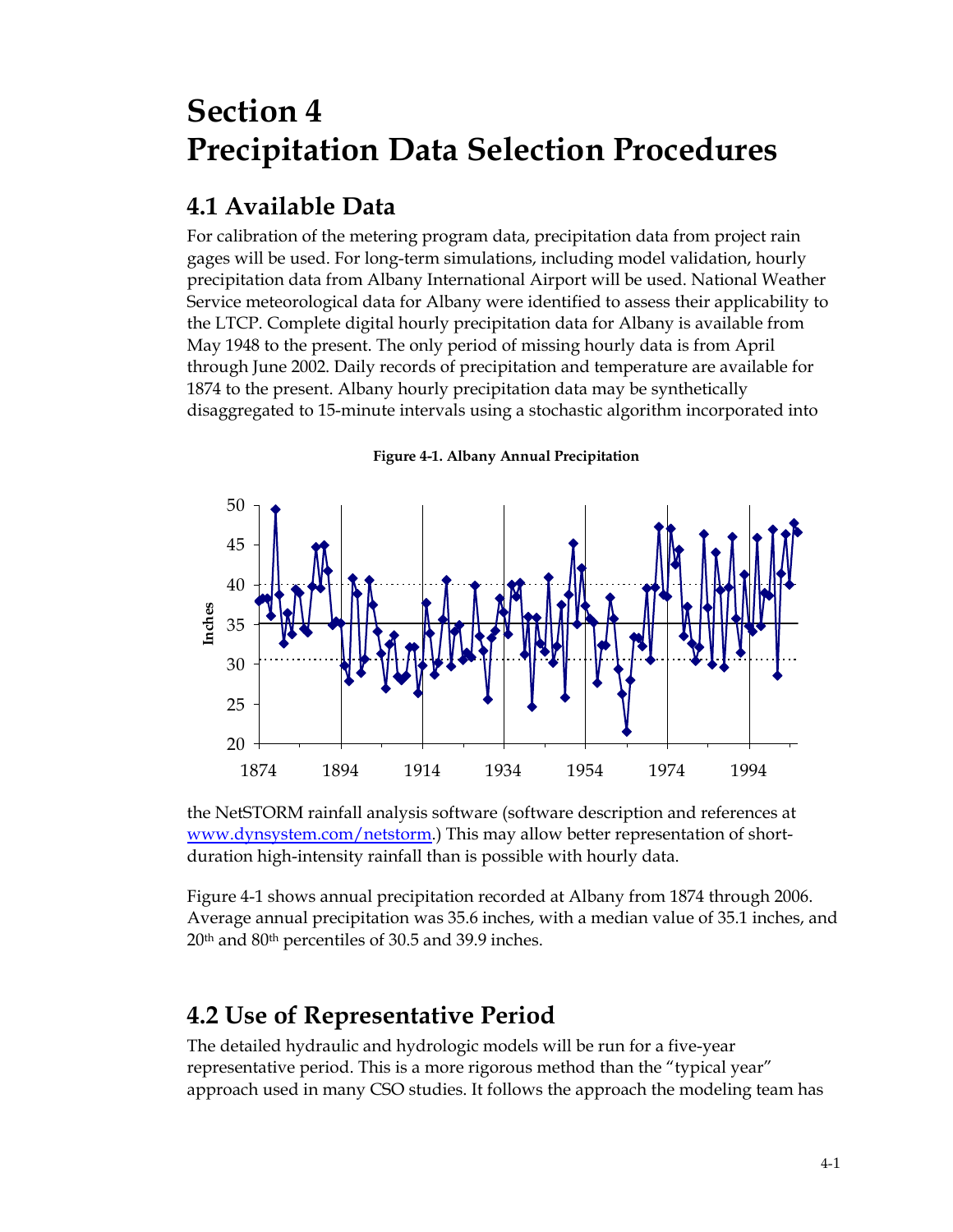used in numerous communities for modeling in support of long-term control plans. Running detailed combined sewer system hydraulic models for periods longer than five years is generally impractical, and would yield minimal useful information that cannot be obtained from a one or five year simulation. At the same time, careful considerations will be given to selecting a representative five-year period by applying a simpler NetSTORM model to evaluate the available long-term precipitation dataset for Albany area as described in section 4.3. Since CSO control strategies generally aim to limit CSO to recurrence frequencies of up to one year, a five-year simulation where CSO discharges five times, corresponding with one-year control, provides a statistically sound basis for predicting system performance.

Statistics will be developed to identify average annual CSO volume, duration, and frequency at each outfall. Additionally, one-month, three-month, six-month, one-year, two-year, and five-year overflow volumes and peak overflow rates will be computed. The one-month through one-year statistics will be extracted directly from the model output statistics. For example, the one-year peak CSO discharge rate would be the fifth largest simulated discharge rate occurring in the five-year simulation, and the six-month discharge would be the  $10<sup>th</sup>$  largest discharge rate. Two- and five-year CSO statistics will be computed by fitting the computed peak discharges and volumes to statistical distribution functions to adjust for the limited number of large storms that would be used to characterize the extreme flows. This approach can be preferable to using a single design storm as it inherently accounts for the likelihood that the same storm may not produce both the "n"-year peak discharge and the "n"-year CSO volume.

### **4.3 Selection Methodology**

Three scoring systems will be applied to rate each five-year period in the 59-year record from 1949 - 2006:

- The recurrence intervals of precipitation events at 3-hour duration within each fiveyear period are ranked. Periods that have close to the ideal number of events at 1 week to 1-year events receive the highest scores. The ideal five-year period would have 260 1-week events, 130 2-week events, 60 1-month events, 20 3-month events, 10 6-month events, and 5 1-year events. A 3-hour duration corresponds with a typical time of concentration for Pool sewer systems.
- Recurrence intervals of estimated CSO volumes by storm within each five-year period are ranked using a simple NetSTORM model of system-wide CSO. Periods that have close to the ideal number of events at 1-week to 1-year events receive the highest scores. Simulated CSO events are ranked according to their total volume. For example, the 58th largest CSO volume for a single storm in the simulation is considered the 1-year CSO event, while the 696th largest event is considered the 1 month event (696 = 58x12). The ideal five-year period would have 260 1-week events, 130 2-week events, 60 1-month events, 20 3-month events, 10 6-month events, and 5 1-year events.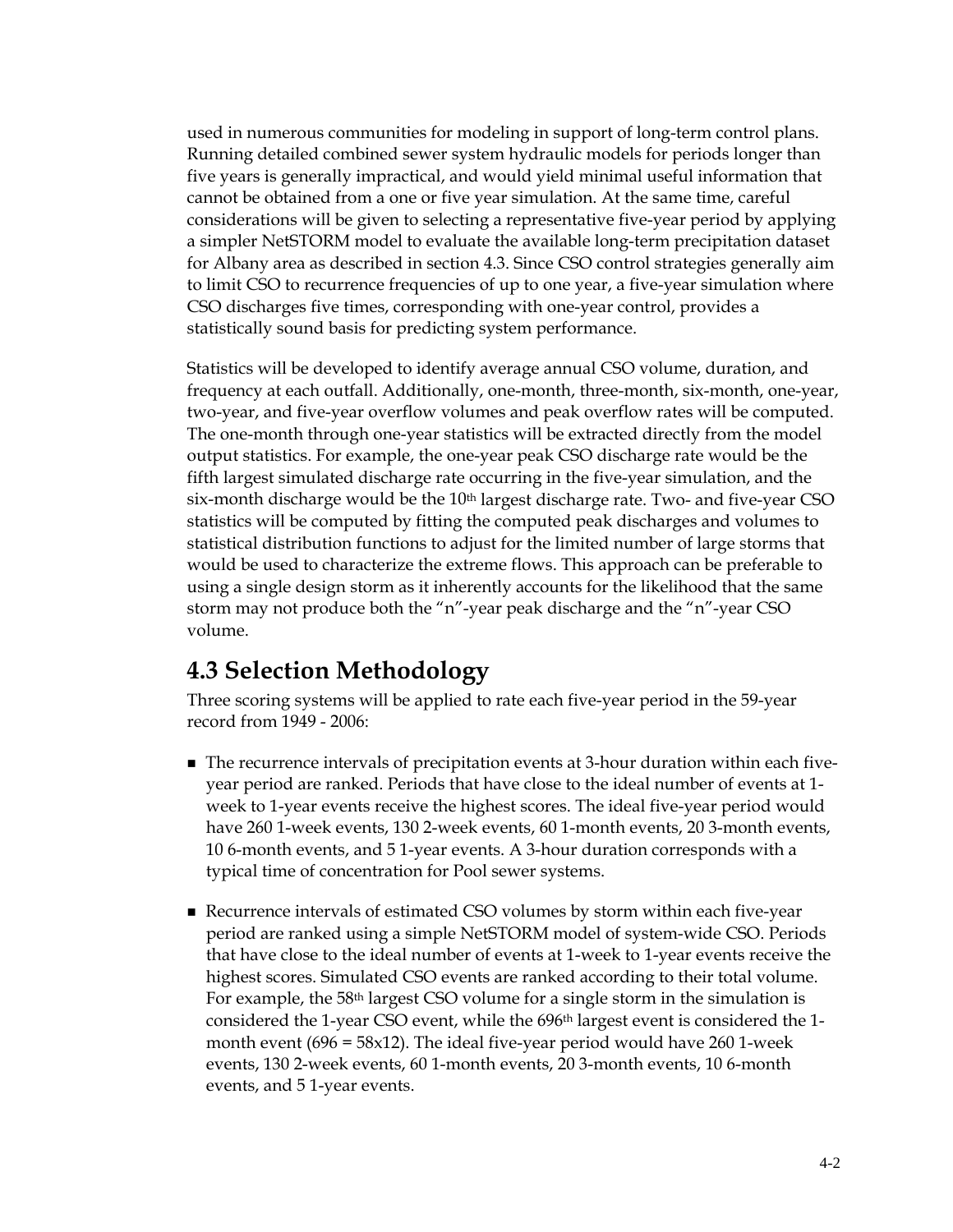Annual average precipitation and annual average CSO volume for each five-year period is ranked. The ideal five-year period would have average annual precipitation and average annual CSO matching long-term means.

This method ensures that the selected five-year period has nearly average precipitation and CSO. It should include one wet year (CSO more than one standard deviation above average), one dry year, and one nearly average year. The selected contiguous five-year period should provide the best overall fit to the above criteria and exclude any storms with return periods greater than 10 years at durations from 1 to 24 hours.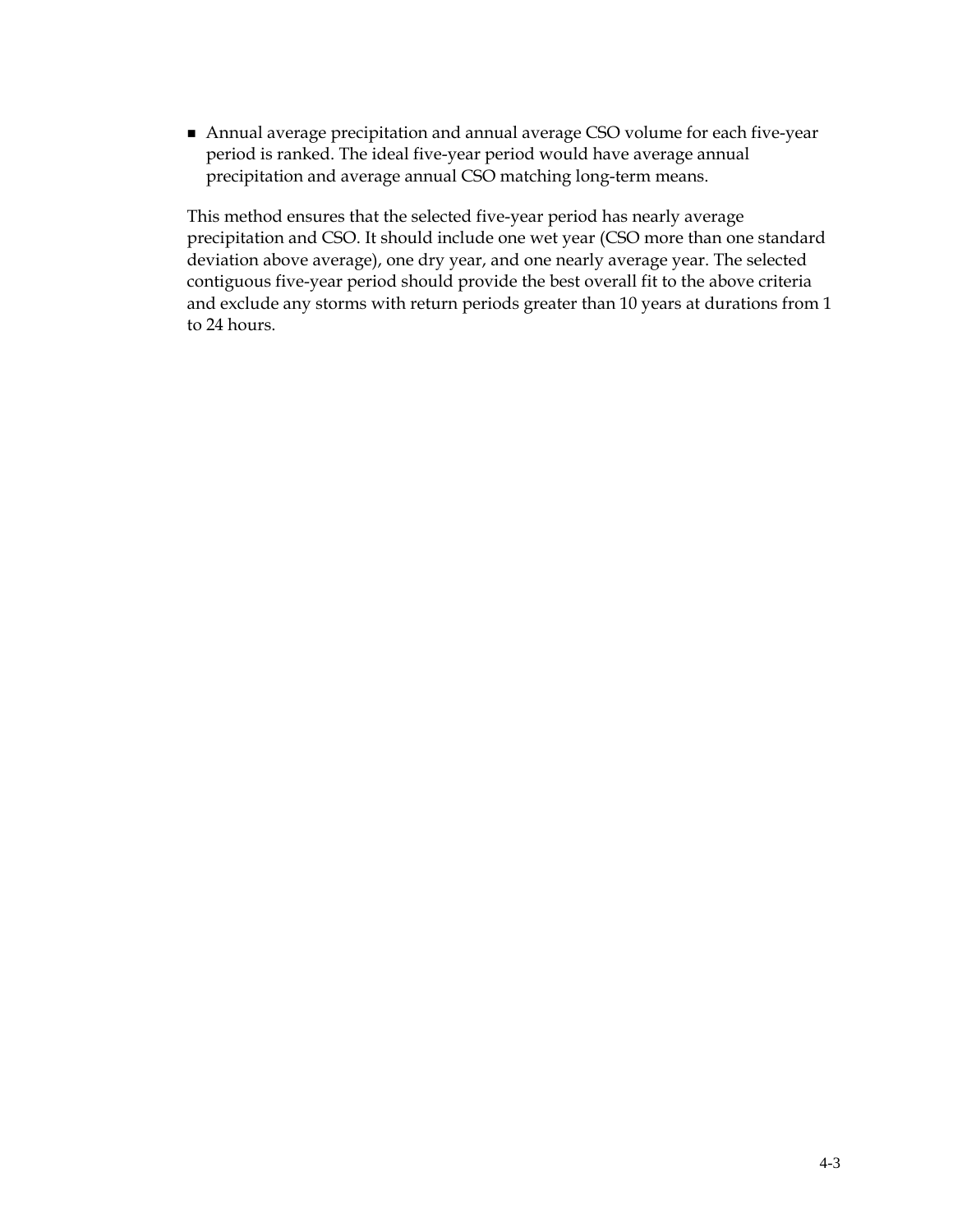## **Section 5 Baseline Simulations and Alternatives Analysis**

The calibrated models will be adjusted to reflect principal existing planned changes to the sewer systems that are appropriate for inclusion in a baseline simulation, such as proposed sewer system projects or major new developments. The models will then be run for a five-year simulation to obtain average annual CSO statistics at each CSO regulator.

The models will include each CSO regulator and will simulate outfall-specific CSO discharges. The most useful tool for estimating loadings is the event mean concentration (EMC). EMC is the total mass load of a pollutant yielded from a site during a storm divided by the total water volume discharged during the event. Eventmean concentrations for both the wastewater and stormwater fractions of these overflow volumes will be developed for the constituents of interest. Local sampling data provides the most reliable data source for the wastewater fraction. Large national stormwater quality datasets provide the most reliable data source for the stormwater fraction. The load for each fraction is computed as the product of the volume and the event-mean concentration, and these fractional loads are composited to estimate total loads.

There is no metric to define EMCs for floatables. Floatables will be addressed qualitatively. If floatable impacts are found to warrant detailed characterization, the issue will be addressed during program implementation.

The models represent three hydraulically independent systems and will individually characterize each sewer system. However, the CSO discharge flows and loads at each CSO outfall within each model will be synoptically integrated to calculate receiving water loads. Changes in these flows can be predicted with each model for various alternatives.

The models provide well-developed simulation tools to represent source controls, insystem controls, and BMP alternatives and assess their potential benefits. These and other CSO control strategies will be examined in alternatives analyses that will evaluate CSO reduction under various proposed system configurations.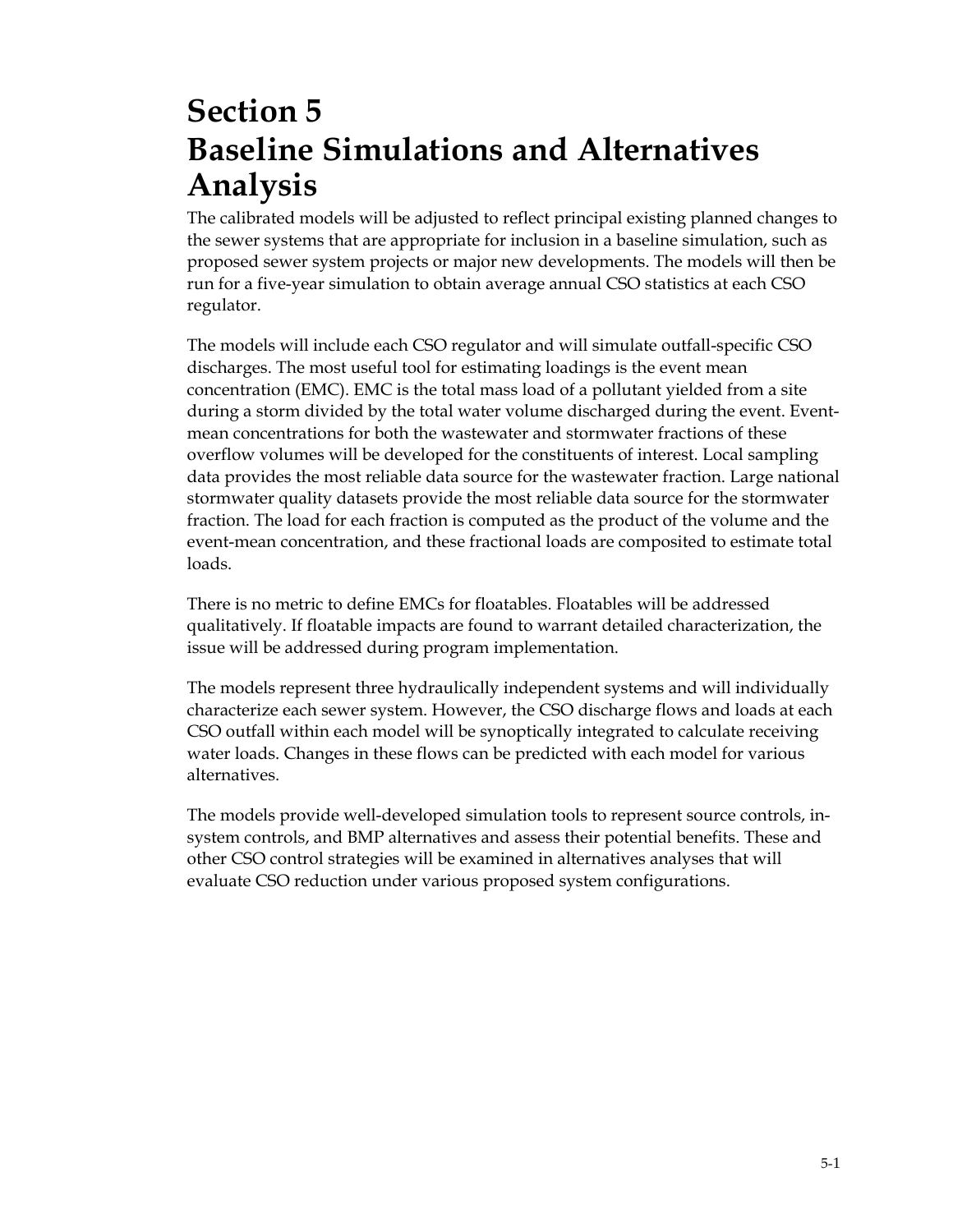# **Section 6**

# **Meetings and Deliverables**

The modeling task management team will work with NYS DE C in developing the LTCP to facilitate communication during the project and to maximize the potential for regulatory acceptance. Four meetings will be held with NYS DEC and other interested regulatory agencies to review the deliverables prepared under this task.

The Team will prepare and submit memoranda to the Technical Advisory Committee and NYS DEC at the following stages of the model development:

- Model development
- Data review and model calibration
- Combined sewer system characterization (baseline conditions)

Each memorandum will be discussed with NYS DEC to help the project move forward without controversy. The memoranda will be designed for incorporation into the LTCP report.

## **6.1 Model Calibration Memorandum**

The model calibration and validation memorandum will document model calibration results and conclusions. This document will include:

- Steps taken to calibrated models and final calibration parameters.
- Calibration plots (flow rate and depth) with model prediction and flow monitoring results graphed on the same chart for each meter location and selected calibration events to compare the model performance.
- Model results will be compared to key system performance criteria (e.g. overflow records, street flooding, customer complaints, etc.) and anecdotal information to assess model performance.

The memorandum will document the Modeling Team's assessment of the suitability of the models for use in subsequent evaluations and will be presented to NYS DEC during the model calibration meeting currently scheduled for February 2009.